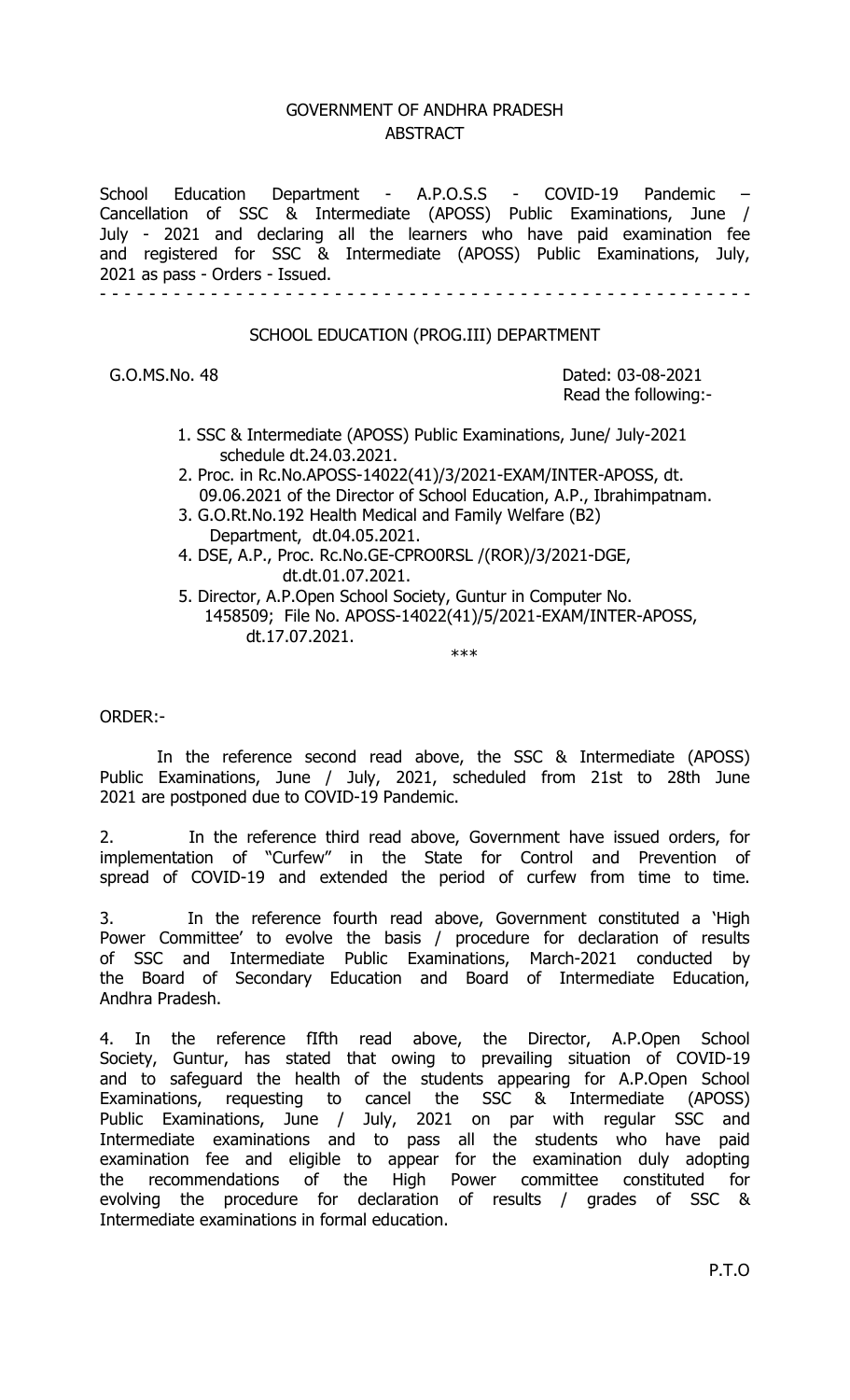5. In the circumstances stated above, the Government, after careful examination of the matter, hereby decided to cancel the SSC & Intermediate (APOSS) Public Examinations, June/July-2021 and also decided to declare all candidates as pass duly adopting the following recommendations (in formal education) of High Power Committee, for declaring marks and grades of the students:-

| S.No. | Course     | Recommendation of the High Power<br>Committee for regular SSC &<br>Intermediate Examinations, March-2021   Public Examinations, June/july-                                                                                                                                                                                                                                                                                                         | Recommendation of the High<br>Power Committee adopted to<br>SSC & Intermediate (APOSS)<br>2021                                                                                                                          |
|-------|------------|----------------------------------------------------------------------------------------------------------------------------------------------------------------------------------------------------------------------------------------------------------------------------------------------------------------------------------------------------------------------------------------------------------------------------------------------------|-------------------------------------------------------------------------------------------------------------------------------------------------------------------------------------------------------------------------|
| I1    | <b>SSC</b> | will<br>awarded<br>Grades<br>be<br>the<br>to<br>candidates basing on the performance<br>the<br>two<br>formative tests<br>put<br>lin<br>together, duly giving 70% weightage<br>to the marks obtained in the written<br>examination of 20 marks and 30 %<br>weightage to 30 marks assigned to<br>Project work (for 10 marks), Hand<br>writing in the note books (for 10<br>marks) and Pupil's response to the<br>contemporary issues (for 10 marks). | Grades shall be awarded on<br>the basis of the performance<br>in the Preparatory Examination<br>conducted by the APOSS,<br>which (marks) are available in<br>the APOSS portal.                                          |
| 12    |            | INTERMEDIATE30% weightage for SSC marks (average<br>score in top three subjects) and 70%<br>weightage for first year Inter marks.                                                                                                                                                                                                                                                                                                                  | 30% weightage for SSC marks<br>(average score in top three<br>subjects) and 70% weightage<br>for the marks of preparatory<br>Examination conducted by the<br>APOSS, which (marks) are<br>available in the APOSS portal. |

6. Accordingly, Government hereby permit the Director, A.P.Open School Society, Andhra Pradesh, Guntur to declare all the learners, who have paid examination fee and registered for SSC & Intermediate (APOSS) Public Examinations, June/July-2021 as pass duly declaring Grades and Marks in proportion to their performance in the preparatory examination by adopting the High Power Committee recommendations, customizing to the performance of the candidates in the Preparatory Examinations conducted by the APOSS for which marks are readily available in the official web portal: www.apopenschool.ap.gov.in.

7. The Director, A.P.Open School Society, Andhra Pradesh, Guntur shall take necessary further action in the matter, accordingly.

(BY ORDER AND IN THE NAME OF THE GOVERNOR OF ANDHRA PRADESH)

 B Rajsekhar I A S Principal Secretary To Government

To

The Director, A.P. Open School Society, Andhra Pradesh, Guntur.